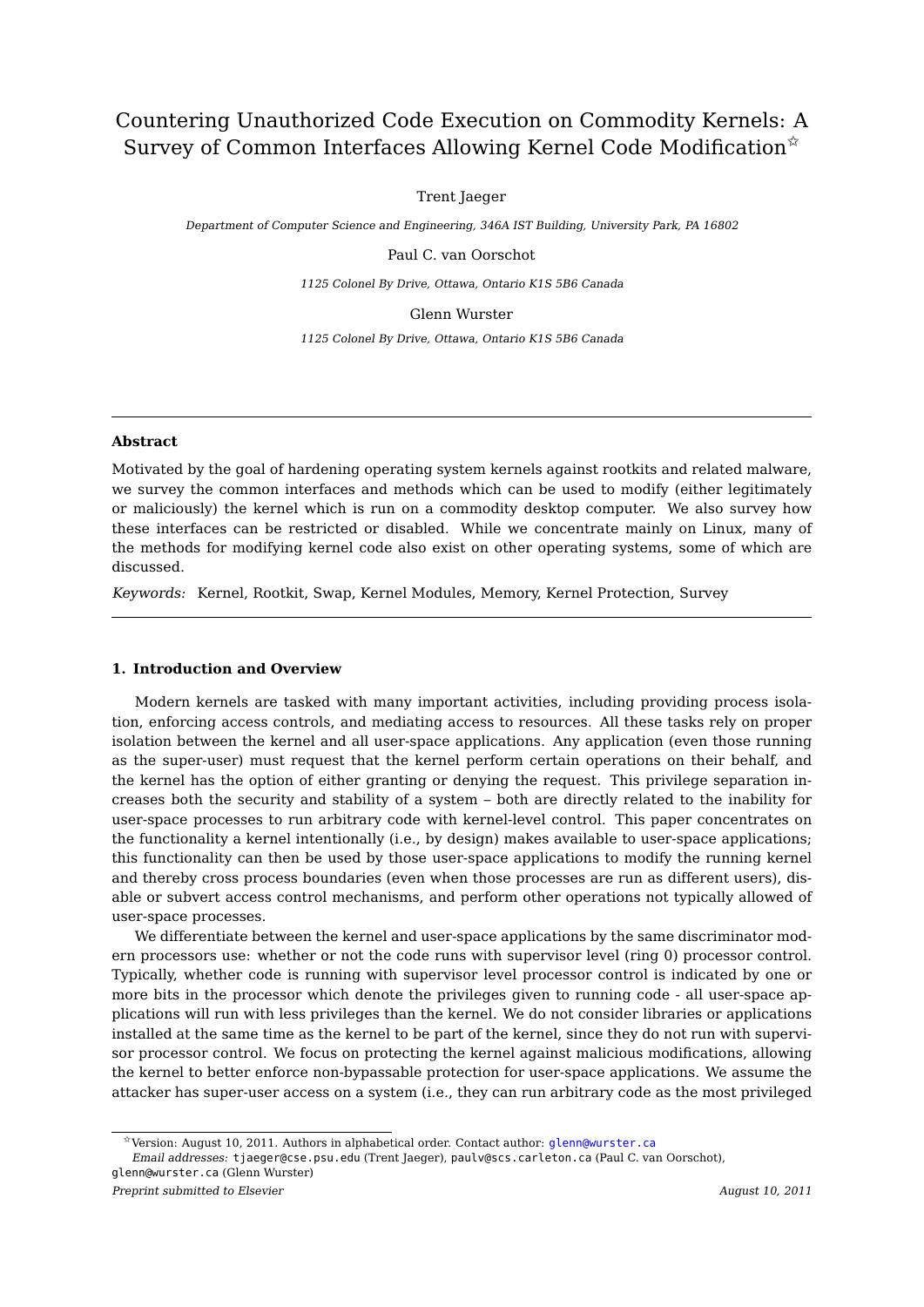user on a system – typically root on a Linux system) and is attempting to run arbitrary code with supervisor processor control. We also assume that the attacker is remote – physical attacks against the system [\[8\]](#page-9-0), including direct memory, IO, or storage access, and the addition of new hardware (e.g., hooking into the memory bus or moving the storage media to another system controlled by the attacker) are beyond the scope of this survey. The threat model we use herein is the common one used by most user-space DAC and MAC application privilege schemes implemented in the OS kernel – a user-space application should not be able to bypass the access control scheme by modifying the enforcement mechanism in the kernel.

We examine the methods through which applications running with user-level control can elevate their privileges, with the result that they are able to either modify or insert additional code which runs with elevated processor privileges (in effect, modifying the kernel). The ability for applications to modify the running kernel is well-known – there is rich literature attempting to detect and limit malicious modifications to the running kernel [\[55,](#page-10-0) [56,](#page-10-1) [77,](#page-10-2) [47,](#page-9-1) [17,](#page-9-2) [31,](#page-9-3) [78,](#page-10-3) [67,](#page-10-4) [26,](#page-9-4) [11\]](#page-9-5). Our objective is to provide a comprehensive list of the kernel interfaces which must be protected in order to prevent (as opposed to detect) arbitrary code being inserted or modified in the running kernel by user-space applications. Attacks requiring physical access to the target hardware (e.g., [\[27,](#page-9-6) [14\]](#page-9-7)), or "live CD" (boot CD) approaches which run new external bootable operating systems by changing the boot order and booted storage media, are beyond our main focus of standard interfaces that user-space applications may exploit to gain kernel level control. Understanding these avenues of kernel modification available to user-space applications provides knowledge to better protect the kernel against attack.

The remainder of this paper is organized as follows. Section [2](#page-1-0) discusses various methods for modifying kernel code. Section [3](#page-4-0) discusses restrictions which have been, and can be implemented to protect against each of the methods in Section [2.](#page-1-0) Section [4](#page-6-0) discusses advanced methods which can be used to protect the kernel. We conclude in Section [5.](#page-8-0)

### <span id="page-1-0"></span>**2. Methods of Modifying Kernel Code**

We first provide a brief overview of the different methods of modifying the kernel on a typical desktop, focusing primarily on Linux. Many of the interfaces are also available on other operating systems, with some briefly mentioned. The processor will typically provide mechanisms which prevent user-space applications from modifying the kernel running with supervisor level processor control. To modify the kernel, therefore, a user-space application must request the modification by communicating with the kernel (illustrated by the arrows crossing the protection boundary in Figure [1\)](#page-1-1). As discussed above, we assume an attacker has super-user access on a system and is attempting to get supervisor level processor control. Once malware has obtained this elevated privilege, there are many opportunities [\[35\]](#page-9-8). Unlike other studies of kernel malware, we focus our survey on how malware manages to obtain access, not what the malware can do once access has been obtained.



<span id="page-1-1"></span>Figure 1: Protection Boundary between the kernel (which runs with supervisor level processor control), and user-space processes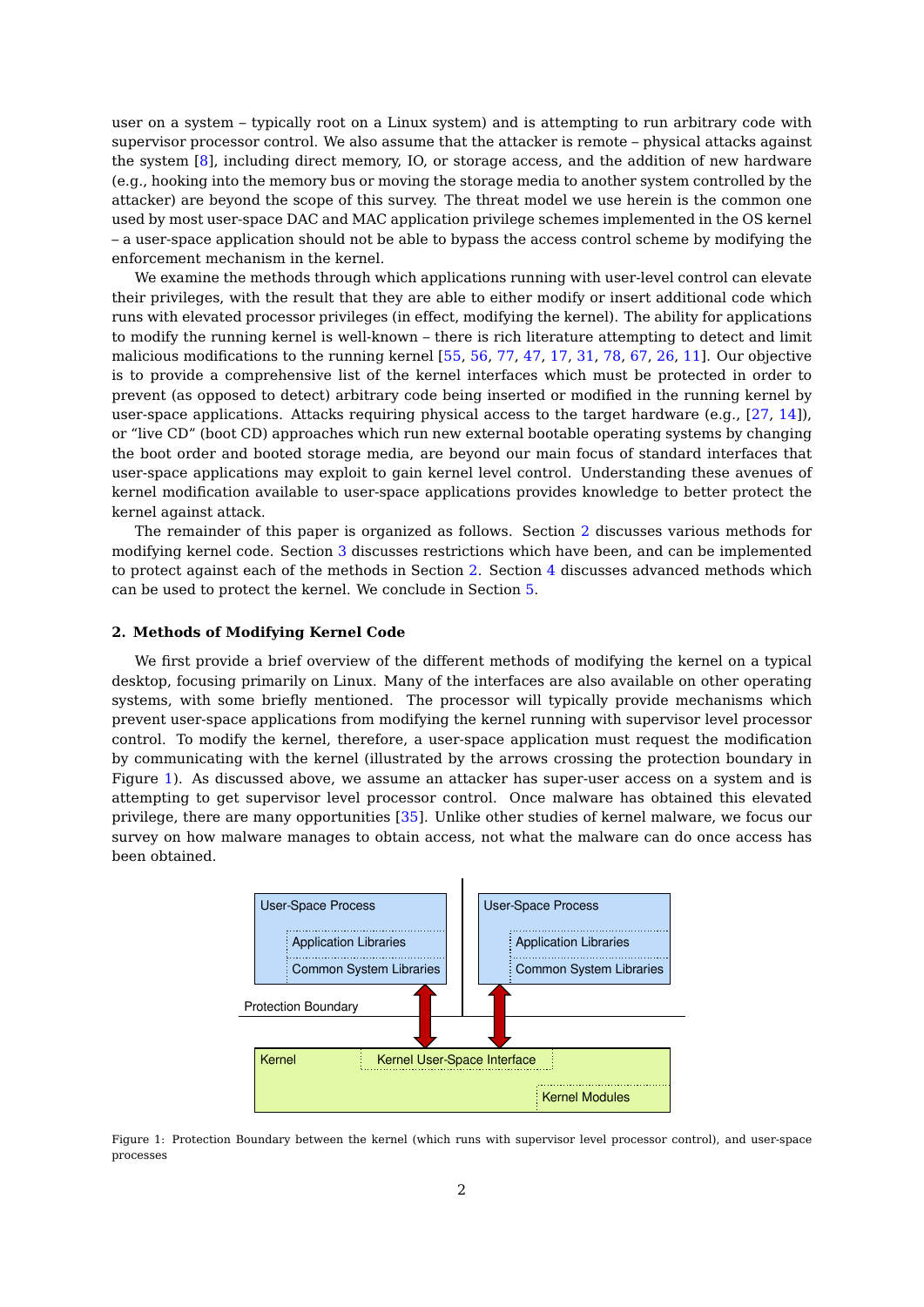## 2.1. Loading Kernel Modules

The easiest way of expanding the operating system (OS) kernel with new code that is considered privileged is through loading a kernel module [\[60,](#page-10-5) [48,](#page-9-9) [34\]](#page-9-10). Kernel modules allow new code to be inserted into the running kernel. This provides a structured, stable way of expanding the functionality of the OS kernel (as opposed to modifying the kernel through the swap file or physical memory access as discussed below, which tends to be fragile).

## 2.2. Modifying Swap on Disk

In a modern kernel, the swap (or page) area on disk is designated for excess virtual memory allocated by a process (or the kernel) which is not currently being stored in physical memory [\[71\]](#page-10-6). The contents of physical memory are written (or paged) to disk and the physical memory reassigned by the OS kernel. The swap area on disk can either be a partition (as is commonly used on Linux), or a file (as is common on Windows and Mac OS). Regardless, if elements of the kernel can be swapped out to disk, and that area of the disk is writable by user-space applications, then there exists the potential to change kernel code or data arbitrarily. Applications such as the Bluepill installer [\[61\]](#page-10-7) can modify the kernel though forcing kernel pages to be swapped out, modifying those pages on disk, and then causing the pages to be pulled back into physical memory and the code on them run. While Linux, in contrast to Windows Vista, does not appear to swap kernel code out to disk, it still allows kernel data to be swapped, and proposals exist for swapping kernel code [\[18\]](#page-9-11).

## 2.3. Memory Access Interfaces

The kernel may export to applications an interface allowing arbitrary access to the physical address space of the machine [\[76,](#page-10-8) [75,](#page-10-9) [60,](#page-10-5) [63\]](#page-10-10). This allows an application to:

- 1. Talk to hardware mapped into memory: On many systems, reads and writes to certain ranges in the physical address space are used for communication with hardware (as opposed to the read/write being serviced by the RAM controller and underlying physical memory) [\[59\]](#page-10-11). Hardware devices such as the video card are controlled by accessing specific areas of the physical address space. In Linux, the X server is one such application that relies on being able to access areas of physical memory assigned to the video card.
- <span id="page-2-0"></span>2. Read from and write to memory allocated to another application already running on the system: While each process on a modern desktop is assigned its own virtual address space, physical memory is divided up across all processes on the system. By accessing the physical address space corresponding to RAM regions used by other processes, a process can modify or examine another process' state on the system.
- 3. Read from and write to memory allocated to the kernel: Similar to point [2,](#page-2-0) a process may be able to read and write to physical memory currently allocated to the kernel. While such functionality may be useful for kernel debugging, and entertaining for Russian roulette, $^1$  $^1$  the feature is most commonly used by rootkits.

A user-space application will typically open the related device interface exported by the kernel, and then use seek, read, and write operations to modify the contents of the physical address space. Typically, permission to open/use this interface is restricted by the kernel to only applications running with the highest privileges (super user). On Linux, applications gain access to physical memory through the /dev/mem device node, with the /dev/kmem device node allowing access to kernel memory specifically (other device nodes such as /dev/mergemem may also provide access to physical memory). On Windows, the device node for modifying physical memory is \Device\PhysicalMemory [\[21\]](#page-9-12).

<span id="page-2-1"></span><sup>1</sup>A game where two or more players write random bytes to random areas of kernel memory and the one who crashes the computer looses - <http://lwn.net/Articles/322149/>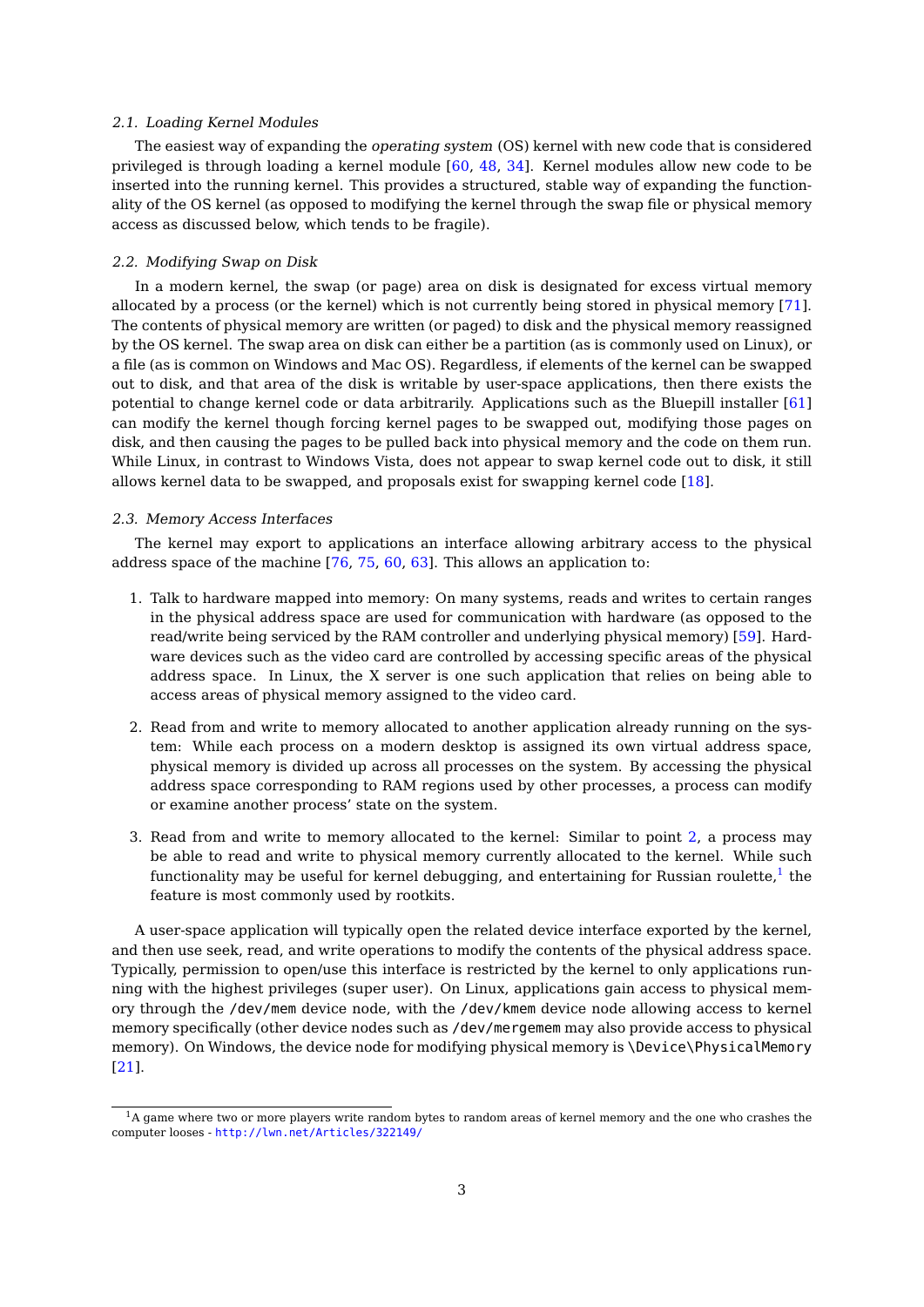#### <span id="page-3-2"></span>2.4. Hardware Interfaces to Kernel Memory

Certain hardware configurations may provide methods allowing a user-space application write access to kernel memory through functionality of the underlying hardware. For example, userspace applications may have access to a device on the FireWire bus. By sending specific commands to this device, it may be possible to have the device read and write to arbitrary areas of physical memory, with the result that the kernel can be modified [\[14,](#page-9-7) [27\]](#page-9-6).

In this paper, we do not provide a complete overview of all hardware which may allow write access to kernel code, but do note that technologies such as direct memory access (or bus mastering) [\[10,](#page-9-13) [33\]](#page-9-14), FireWire [\[28\]](#page-9-15), and ACPI [\[32\]](#page-9-16) may provide mechanisms for updating physical memory. Because the kernel mediates access to the underlying hardware, applications wishing to make use of hardware in modifying the kernel must request such access through the kernel. This is illustrated in Figure [2,](#page-3-0) where ultimately the request to modify the kernel travels through the kernel on the way to the hardware.



<span id="page-3-0"></span>Figure 2: Request flow for modifying the kernel via hardware

#### <span id="page-3-3"></span>2.5. Kernel Tuning Parameters

Many aspects of the running kernel can be tuned at run-time. While the ability to tune the kernel through modifying values made available to user-space applications does not necessarily result in a compromise, care must be taken in preventing vulnerabilities caused by incorrect parsing of untrusted values provided by user-space applications. Care must also be taken to avoid exporting functionality which can be used to modify the kernel in arbitrary ways [\[79\]](#page-10-12).

On Linux, the operation of the kernel can be modified through reading and writing to files in /dev, as well as to files in the virtual file systems procfs, sysfs [\[50\]](#page-10-13) and configfs. Parameters passed to the kernel when loading a module or booting the kernel can also be modified. While some kernel parameters exported to user space do not directly depend on specific hardware, others do (e.g., CPU and display power management [\[73\]](#page-10-14)).

#### <span id="page-3-4"></span>2.6. Boot Process Mechanisms

During the course of booting a system, typically firmware embedded on the commodity desktop will be responsible for loading and running the boot loader. The boot loader, in turn, is responsible for loading and running the OS kernel.<sup>[2](#page-3-1)</sup> If a user-space application has the ability to modify the firmware, boot loader, or kernel which will be run during the boot process, the application can modify the kernel which is run after the next reboot. Such an approach would typically resemble the following steps: 1) Modify the kernel or boot loader on disk; 2) Cause the system to reboot; 3) When the system comes back after the reboot, the modified kernel will be running. Since the kernel is loaded and executed by the boot loader, the opportunity exists for a modified boot loader to modify the kernel after it is loaded from disk, but before it is run (modified firmware can also

<span id="page-3-1"></span> ${}^{2}$ In the case of Linux, the boot loader may also be responsible for loading an initial RAM disk, which contains kernel modules required in order for the kernel to be able to access storage hardware and continue booting. We discuss protecting the loading of kernel modules in Section [3.1.](#page-4-1)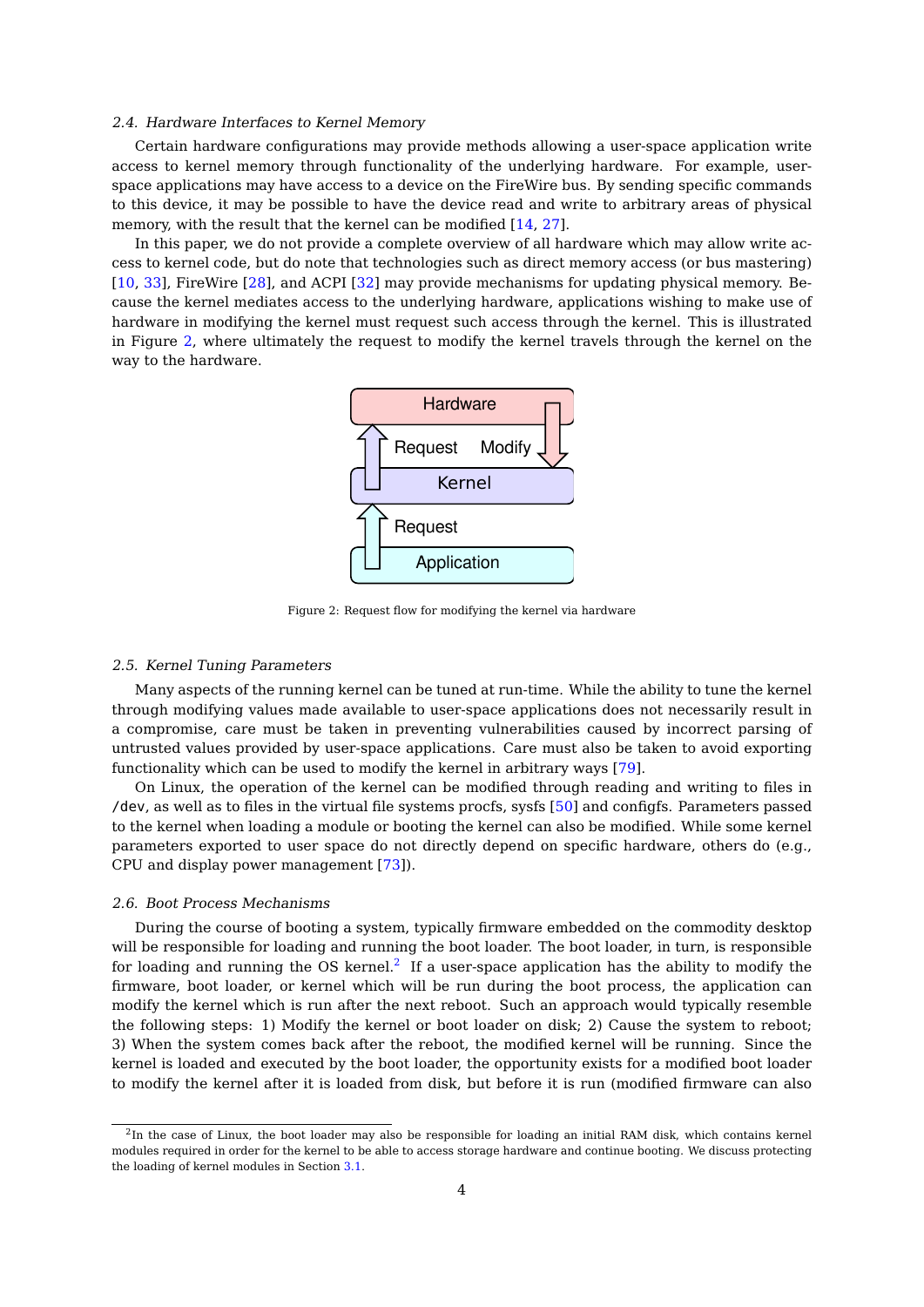alter the kernel [\[33\]](#page-9-14)). Depending on the firmware used during boot, the boot loader responsible for loading and executing the kernel may exist in EEPROM [\[68\]](#page-10-15), in the boot sector [\[5\]](#page-8-1), or in a partition [\[29,](#page-9-17) [81\]](#page-10-16).

For BIOS based machines, the BIOS will typically load and run the boot loader, which is stored in the first few sectors of the drive, prior to the sectors allocated to the file-system. The boot loader, in turn, is again responsible for loading and executing the kernel. For EFI based machines, a FATbased [\[1\]](#page-8-2) file-system is used to store code used during machine boot-up. The EFI approach allows both scripts and executables to be run by the firmware during the boot process, prior to the kernel being loaded and run.

Replacing the running kernel image without rebooting is possible in Linux through the kexec system call [\[57,](#page-10-17) [52\]](#page-10-18). This functionality allows the booting of an unauthorized new kernel on a system, effectively allowing arbitrary kernel execution. To protect the kernel, we must also therefore disable the booting of arbitrary kernels through kexec.

#### 2.7. Kernel Security Vulnerabilities

Barring the ability to modify the kernel through any of the above methods, the only way left is apparently through discovering and exploiting a security vulnerability in the kernel. Typical application vulnerabilities (e.g., buffer and integer overflow exploits) can exist in the kernel as well, facilitating its compromise. The kernel can additionally be compromised through exploiting unchecked references to application memory (e.g., null pointers, and pointers to application data) [\[22,](#page-9-18) [23\]](#page-9-19).

While this paper focuses on the insertion of unauthorized code into the running kernel other than through exploiting software vulnerabilities, many different actions can be performed once access is obtained [\[35,](#page-9-8) [45\]](#page-9-20), e.g., hooking system calls [\[38\]](#page-9-21), hiding processes [\[78\]](#page-10-3), spawning a virtual machine monitor (e.g., SubVirt [\[44\]](#page-9-22) and Bluepill [\[61\]](#page-10-7)) and extracting authentication credentials [\[42\]](#page-9-23).

Our survey is concerned with those interfaces which are intentionally made available to userspace processes by the kernel. We do not concern ourselves with attack vectors relying on kernel vulnerabilities. Many protection mechanisms, including ASLR and stack cookies (see related work discussion in other recent papers [\[43,](#page-9-24) [37\]](#page-9-25)), can be made to protect kernels as well as applications [\[24\]](#page-9-26). Dynamic and static analysis [\[12,](#page-9-27) [15\]](#page-9-28) tools can also be used to locate kernel vulnerabilities.

## <span id="page-4-0"></span>**3. Basic Protection Mechanisms**

In order to secure the kernel, and prevent subversion of kernel access controls by user-space applications, the methods of modifying the kernel as discussed in Section [2](#page-1-0) need to be limited. This also prevents applications from destabilizing the entire system (i.e., assuming there are no bugs in the kernel, a user-space application should not be capable of causing system-wide instability). We now discuss, for each method of modifying the kernel, some steps which have been taken to prevent a particular modification technique.

#### <span id="page-4-1"></span>3.1. Through Kernel Modules

To prevent arbitrary code being inserted into the kernel, the loading of kernel modules must be restricted. The commonly accepted way of doing so involves kernel module signing [\[46,](#page-9-29) [60\]](#page-10-5). While not currently accepted into the mainline Linux kernel, a patch does exist to implement this feature [\[46\]](#page-9-29). It enforces that only modules signed with the private key corresponding to the public key embedded in the OS kernel can be loaded to extend the kernel. Each kernel module has embedded within it a signature which can be verified using the public verification key embedded in the running kernel. The public key is embedded into the core OS kernel during compile time. Only someone with access to the private key can create a kernel module which verifies and is loaded into the running kernel. Windows Vista introduced a similar approach, preventing arbitrary kernel modules from being loaded unless they are signed by a key recognized by the Windows kernel [\[60,](#page-10-5) [46\]](#page-9-29). While disabling kernel modules entirely is a possible, this requires all hardware device drivers be built directly into the kernel. Typically, kernels without module support are custom-built for a specific hardware configuration.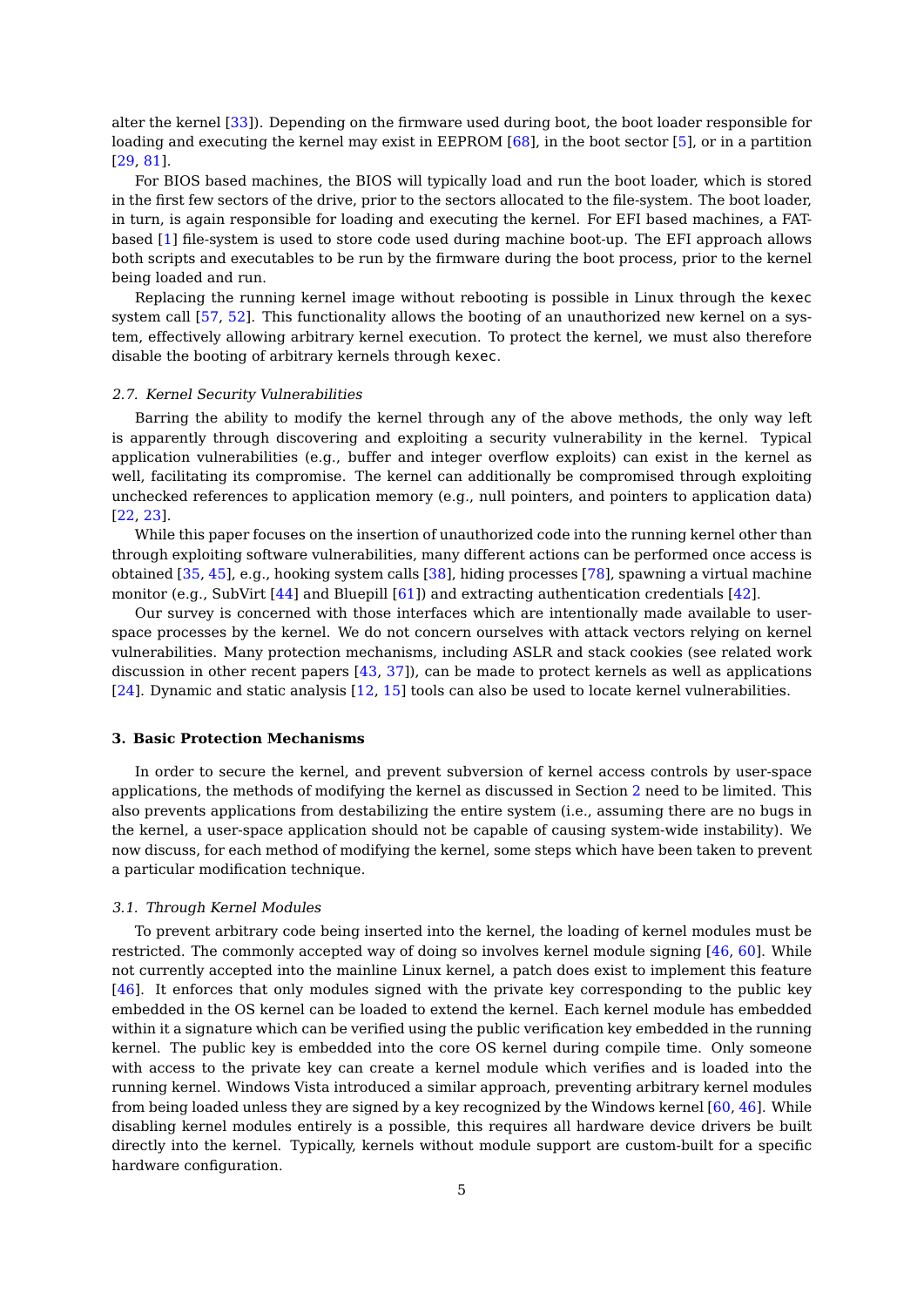#### <span id="page-5-0"></span>3.2. Through Swap

The OS kernel is responsible for mediating all access to underlying system hardware, including storage devices. By restricting access to those areas of the disk being used by swap, the integrity of kernel memory can be protected. This includes restricting arbitrary writes to both the swap file, as well as to those sectors of the disk occupied by swap (e.g., even a root level process must not be allowed to perform arbitrary writes to either /dev/hda or /dev/hda1 if a swap file or partition exists on the drive).

While the Linux kernel does not currently attempt to restrict root's ability to write to arbitrary blocks on disk, Windows Vista does [\[51\]](#page-10-19). Vista prevents applications (even those with super-user privilege) from performing raw writes to volumes where the file-system is currently mounted. On Linux, a similar protection mechanism could be added. This protection rule would suffice for protecting both file and partition-based swap against arbitrary modification at the block (or raw) level. To protect against file-based swap being modified, the kernel would need to additionally limit the ability to write to the swap file. In Linux, the ability to modify the swap file is not normally protected by any additional access controls beyond those protecting other (non-swap) files on the system. The Linux kernel would therefore need to be modified to treat the swap file as special and disallow write attempts (even those by root). Windows Vista already employs such an approach to prevent modifications to the page file [\[60\]](#page-10-5).

#### <span id="page-5-1"></span>3.3. Through Memory Access

If write access to physical pages containing kernel code (or data) is allowed, the potential exists for an application to modify the running kernel. If only read access is allowed to kernel memory, the threat of being able to modify kernel code is mitigated (although the threat of a user-space process gaining access to sensitive kernel or application information is not). On Linux, the kernel can restrict write access to /dev/mem and /dev/kmem. These restrictions have been configurable since version 2.6.26 of the main-line Linux kernel, and need only be enabled when building the kernel [\[75\]](#page-10-9). Before being introduced in the mainline Linux kernel, the options had been used in Fedora and other Red Hat kernels for 4 years without any known problems [\[76\]](#page-10-8).

The potential exists to restrict some of the actions of user-space applications on physical memory without completely disabling the interface. The kernel can selectively allow access to memory mapped hardware without allowing access to those areas of physical memory associated with the kernel. This was the approach taken for restricting access to /dev/mem in Linux version 2.6.26. Only those areas of physical memory associated with I/O (e.g., the graphics card) can be accessed through /dev/mem. Of course, the abilities made available through memory mapped I/O still need to be limited such that hardware can not be used to modify the kernel (see Section [2.4\)](#page-3-2). No areas of the physical address space associated with RAM can be written to through /dev/mem when the option is enabled. /dev/mem cannot be disabled entirely as X (the graphical display manager typically used in Linux) uses it to communicate with the video card.

In Windows, writes directly to physical memory are done using the \Device\PhysicalMemory device [\[21\]](#page-9-12). Any attempt to access this device node by a user-space application, however, has been denied since Windows 2003 SP1 [\[60,](#page-10-5) [49\]](#page-10-20).

#### 3.4. Through Hardware Access

For user-space software to gain write access to kernel memory through the underlying hardware, the kernel would first have to allow the user-space applications sufficient access to the hardware device. The kernel is typically responsible for mediating all access to the underlying hardware, and we therefore see no fundamental reason why the kernel would not be able to sufficiently limit allowed hardware requests in such a way to prevent user-space applications from modifying the kernel. This may involve restricting both the hardware interface and allowed operations exposed to applications. The exact method for ensuring that applications cannot modify the kernel via hardware is highly dependent on the exact hardware in question, and therefore beyond the scope of this paper.

The hardware I/O memory management unit (IOMMU) [\[7,](#page-8-3) [6\]](#page-8-4) presents the equivalent of virtualized memory to hardware devices, restricting the physical memory which can be accessed by a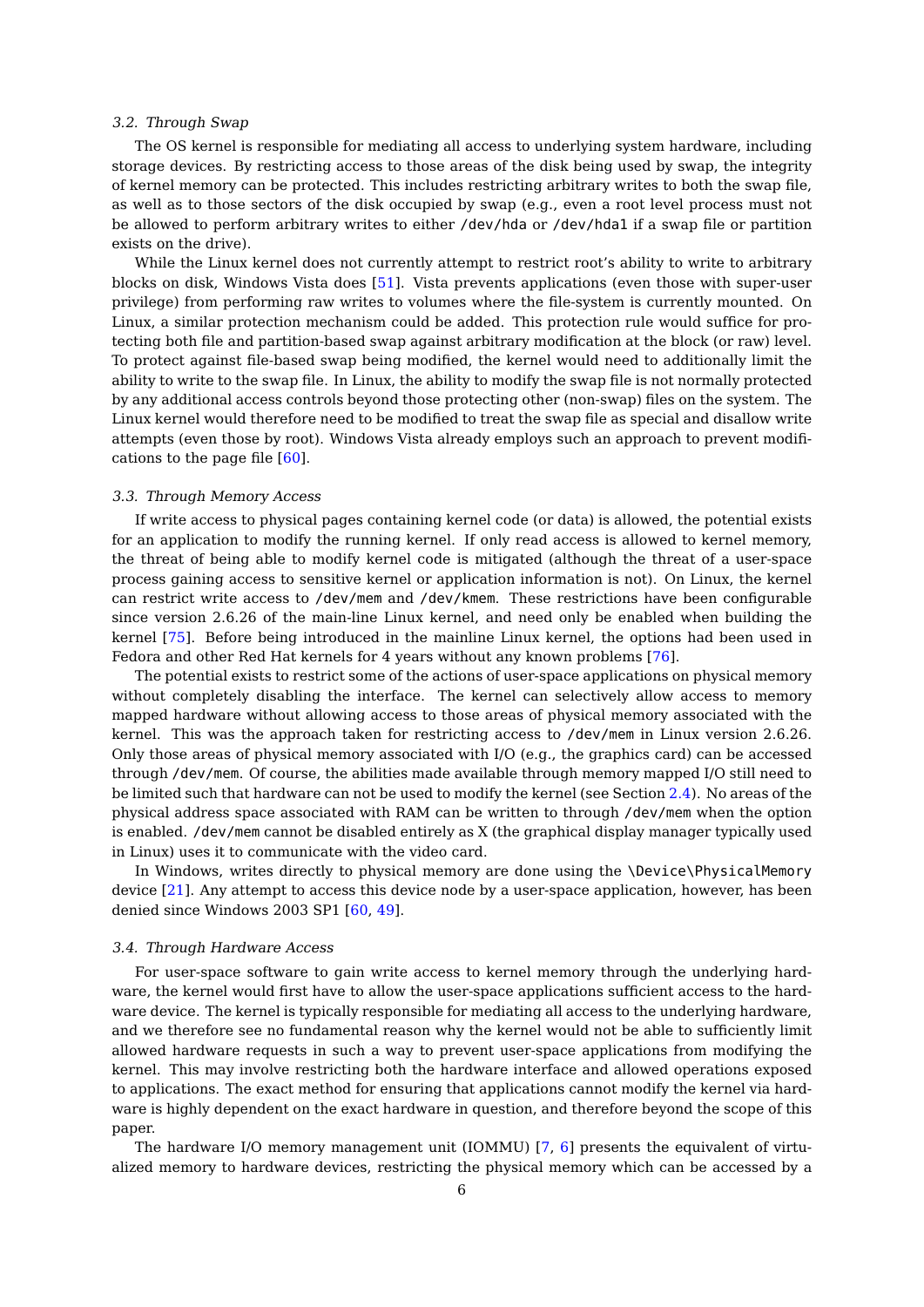hardware device to only those areas which are assigned to it by the kernel through the mapping stored in the IOMMU page tables. The IOMMU can be used to prevent devices from writing to arbitrary memory (and hence modifying the kernel).

#### 3.5. Through Kernel Tuning Parameters

From Section [2.5,](#page-3-3) the kernel can be tuned by modifying parameters made available through virtual file systems, as well as tuning parameters passed to the kernel during boot and module loading. While kernel authors limit the ability to modify many kernel parameters to those processes running as super-user, we are not aware of any specific focus on preventing the super-user from arbitrarily modifying the kernel through available tuning parameters. This is not surprising, since in the past much of the focus was on preventing unprivileged users from gaining kernel level privileges.

### 3.6. Through Changing the Boot Process

Though it requires a machine reboot, updating of the kernel image on disk remains an avenue through which the OS kernel can be modified. There are two methods for preventing a modified kernel from being run on a system reboot: (1) preventing arbitrary modification to disk blocks containing the boot loader, kernel, or kernel modules; or (2) detecting and refusing to execute a modified boot loader, kernel, or kernel module. Approach 1 was attempted for boot-sector virus protection, but was limited to those applications using the BIOS to overwrite the boot sector [\[4\]](#page-8-5). Approach 1 has also been attempted with read-only media (e.g., booting off a CD [\[65\]](#page-10-21)). A more comprehensive implementation of approach 1 uses the currently running kernel to enforce that disk blocks containing the boot loader, kernel, and kernel modules cannot be written to arbitrarily (compare to Section [3.2\)](#page-5-0). Approach 2 has been used on more specialized hardware such as video-game consoles  $[36]$ , and kernel module signing has been used (see Section [3.1\)](#page-4-1). We discuss approach 2 further in Section [4.1.](#page-7-0) To prevent booting from a storage device not protected by the kernel (e.g., a CD drive), the boot device priority can be configured in BIOS (or EFI) so that it is hard-coded which device will be attempted first for boot. By setting BIOS to use the device containing the legitimate kernel, that kernel will always be booted. The BIOS setting itself is protected by either requiring a reboot to change it (changing the BIOS, which requires the attacker be physically present, is outside our threat model), or hardware access (which is moderated by the currently running kernel – see Section [2.4\)](#page-3-2).

First discussed above in Section [2.6,](#page-3-4) kexec provides a mechanism for booting a new kernel without rebooting the machine. To prevent booting an arbitrary kernel by using kexec, one must either limit the kernels that can be run through the kexec system call (similar to verification of kernels during the boot process), or disable the call entirely. Limiting the kernels allowed prevents arbitrary code from running with kernel level control of the system. In current (unmodified) Linux kernels, kexec is by default disabled, and set by the compile option CONFIG\_KEXEC. kexec could, however, be modified to only boot signed kernel images which can be validated by the currently running kernel.

## <span id="page-6-1"></span>3.7. Through Exploiting a Vulnerability

There exist countless tools for detecting and mitigating software vulnerabilities (e.g., static analysis [\[30,](#page-9-31) [25\]](#page-9-32) and address space layout randomization [\[66,](#page-10-22) [20\]](#page-9-33)). Many of these tools may apply equally well to mitigating kernel vulnerabilities. Some approaches for mitigating kernel level vulnerabilities have been developed specifically for the kernel. Since Linux version 2.6.23, the feature has existed to prevent null pointer dereference vulnerabilities in the kernel from causing arbitrary code execution. The approach works by preventing an application from allocating memory at address 0 [\[58\]](#page-10-23). While super-user processes can disable this mechanism, most user-space processes are now prevented from exploiting a null pointer dereference vulnerability (except for denial of service).

# <span id="page-6-0"></span>**4. Advanced Protection Mechanisms**

Many of the kernel protection methods in Section [3](#page-4-0) follow the approach of simply denying all access. While such an approach may be appropriate in some environments, more thorough protection mechanism proposals attempt to address short-comings of a blanket deny policy.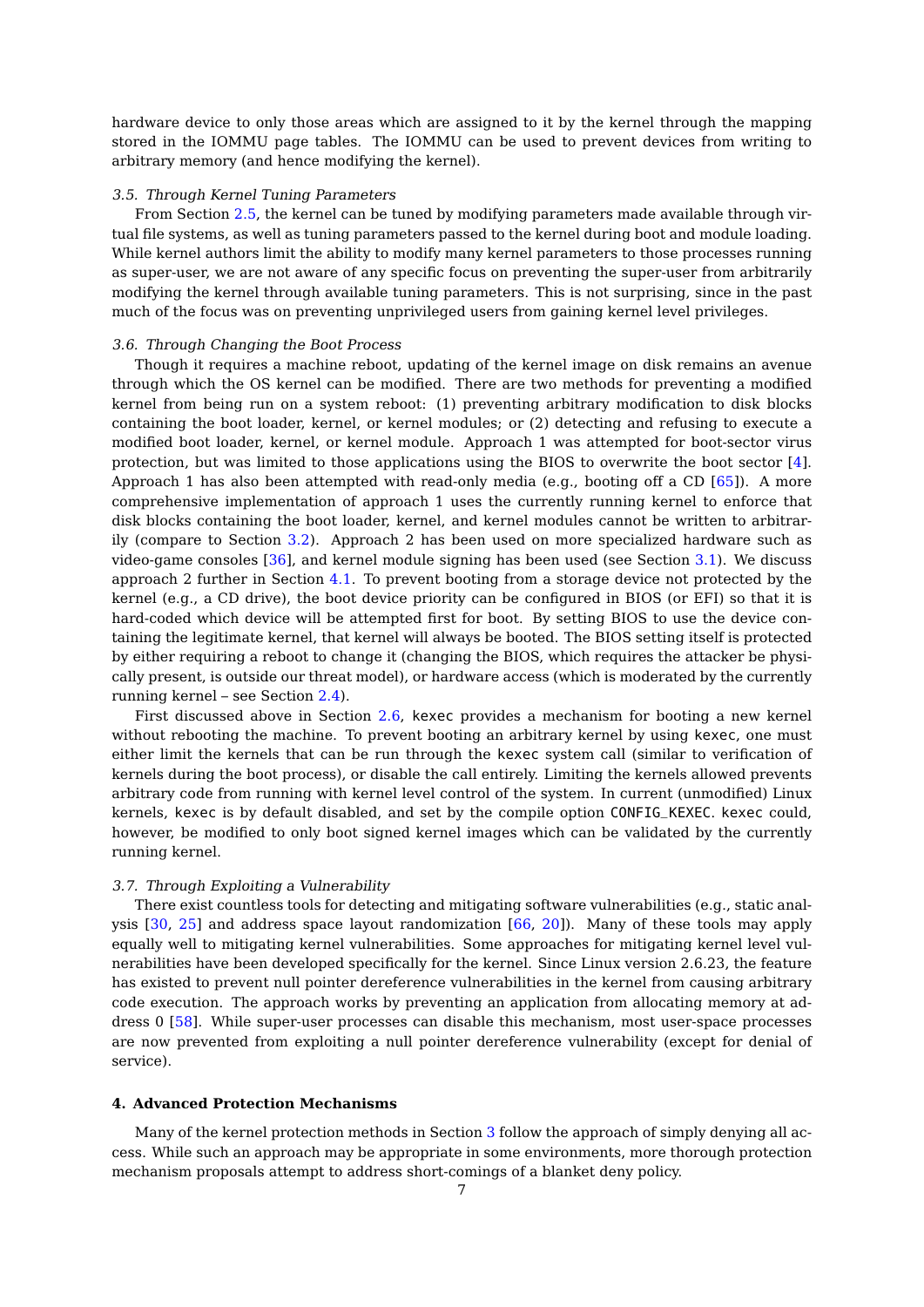### <span id="page-7-0"></span>4.1. Using Secure Boot

Secure boot approaches can be used to verify the boot loader and operating system as it is loaded [\[9,](#page-9-34) [53\]](#page-10-24). Secure boot involves having each component in the boot process compare a cryptographic hash of the next component to-be-run to a known-good value. If the computed hash is equal to a known-good value, the next component is executed, otherwise the currently running component avoids running the component for which verification failed (this is in contrast to authenticated boot, where each component is hashed, but execution of a component is not prevented). Using secure boot, the ability to run arbitrarily modified boot-loaders, kernels, and kernel modules is restricted (since any modification to the boot process is detected and the boot halted or modified [\[9\]](#page-9-34)). Without disabling other methods of modifying the kernel, however, a verified cryptographic hash of the kernel at boot time alone is insufficient to verify the integrity of the currently running kernel. In order to do the latter, the integrity verification must include all applications which have ever run on the system since boot along with the untrusted input they consumed [\[62\]](#page-10-25), or all other methods of modifying the kernel, as discussed in Sections [3.1](#page-4-1) through [3.7](#page-6-1) above, must be restricted. The trusted computing platform [\[3,](#page-8-6) [2\]](#page-8-7), which can be used to create a measurement chain [\[41,](#page-9-35) [74\]](#page-10-26), attempts to detect rather than prevent modification of the kernel – allowing authenticated boot.

## 4.2. Using Fine-Grained Mandatory Access Control

AppArmor  $[13, 19]$  $[13, 19]$  $[13, 19]$  and SELinux  $[40, 69]$  $[40, 69]$  $[40, 69]$  are two approaches which provide additional finegrained access control for the Linux kernel. Both use the Linux Security Module (LSM) hooks available within the kernel, but base their protection mechanisms on different sources of information. While SELinux uses security contexts (labels) in making security decisions, AppArmor confines applications based on their paths and the paths of the resources they want to access.

AppArmor confines applications only if there is a profile defined. Applications without associated profiles run unconfined, limited only by the discretionary access control (DAC) permissions on the system. For each application, a profile will specify the permissions on files that application is allowed to access. If a permission is not specified, then the access is denied. AppArmor can also meditate use of POSIX capabilities [\[39\]](#page-9-39), and network access. While profiles may vary across installations, AppArmor has the ability to prevent modification of the kernel by blocking write access to devices exposed through the file-system. An application's access to devices exposed under /dev can be denied, as can access to /boot and /lib/modules. AppArmor has the potential to limit, but does not provide blanket protection against any application modifying the running kernel.

SELinux provides a mechanism for administrators to label OS objects associated with kernel inputs and data structures. Access decisions are made based on the labels assigned to the object. Most deployments of SELinux use the reference policy [\[64\]](#page-10-28), which provides (1) labels for some processes that may run on the system, including the kernel and multiple well known applications; (2) labels for file-systems and files, including kernel relevant files; and (3) the rules that specify access control (what subjects have access to what objects, and what kind of access). The reference policy does not attempt to restrict the permission of many services, including package managers and virtualization tools – these services are allowed to perform raw disk IO and write to kernel images. Other applications, such as the X server, are granted access to kernel memory as a sideeffect of being granted access to video card memory (SELinux does not require that the kernel be built with limited access to /dev/mem, as discussed in Section [3.3\)](#page-5-1). While the loading of kernel modules is restricted to the two programs normally tasked with performing the loading operations – insmod and modprobe – other applications are allowed to call insmod and modprobe to perform the module loading on their behalf. In practice, SELinux ends up mainly being used to confine network-facing daemons, a policy goal first proposed by AppArmor.

### 4.3. Preventing Hard Drive Writes

Many proposals exist which attempt to either restrict the writing to hard drive sectors, or detect malicious writes. Butler et al. [\[16\]](#page-9-40) proposed a method where regions of disk were marked as requiring a specific USB key to be inserted before they could be updated. The approach works at the block level, underneath both the file-system and kernel. Blocks on disk become marked as associated with a USB key when they are updated while the key is installed, and can subsequently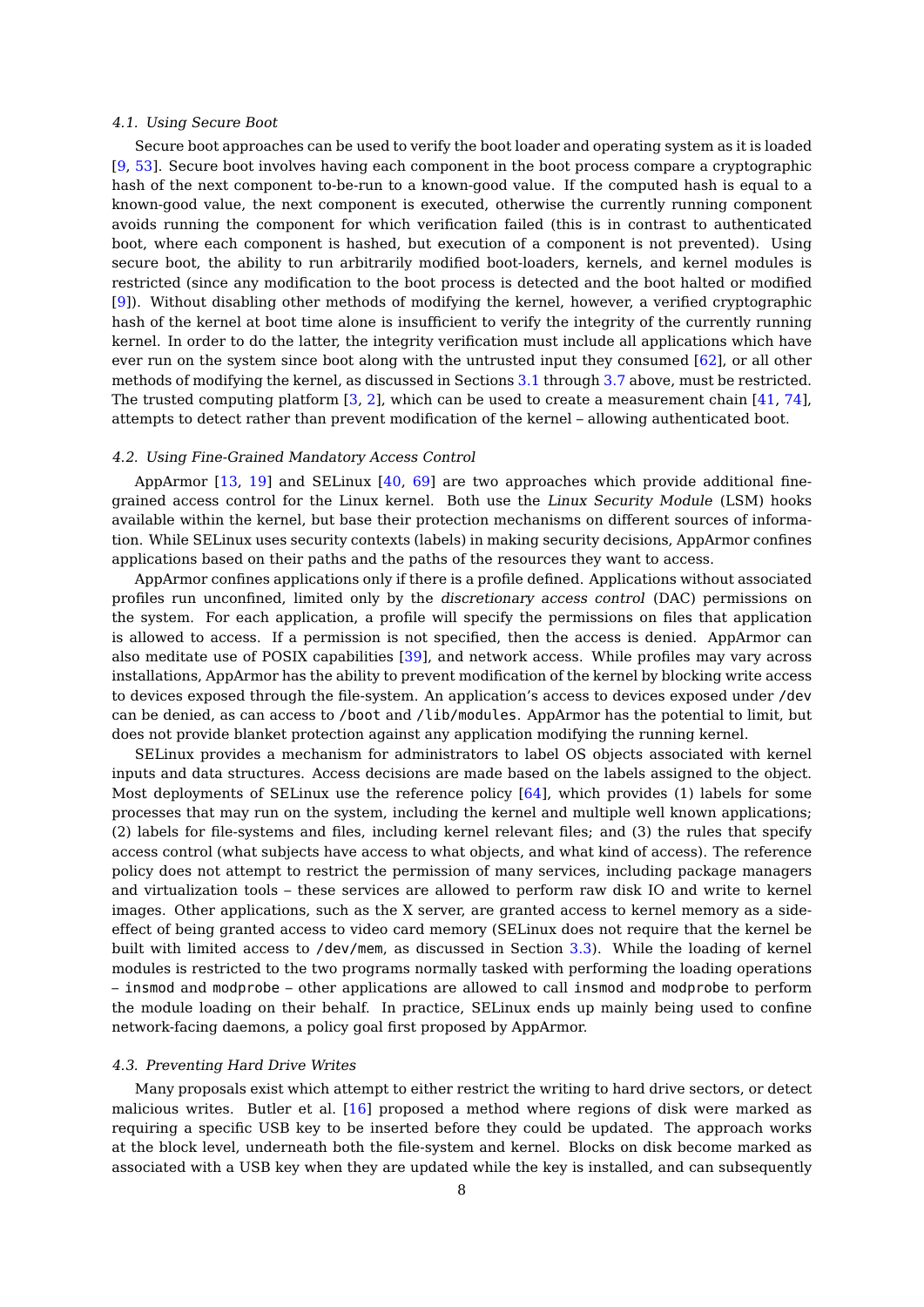only be updated when the USB key is inserted. Pennington et al. [\[54\]](#page-10-29) proposed implementing an intrusion detection system in the storage device to detect suspicious modifications. Strunk et al. [\[72\]](#page-10-30) proposed logging all file modifications for a period of time to assist in the recovery after malware infection.

#### 4.4. Using VMMs or Other Hardware

By far, the most common approach for dealing with OS kernel level malware is to have a detection mechanism installed outside the kernel that observes the kernel. Copilot [\[55\]](#page-10-0), for example, operates as a distinct hardware device on the system. It monitors the OS kernel in an attempt to detect changes to static kernel elements such as privileged processor code. It also provides a mechanism for partial restoration of changes made by malicious kernel rootkits. Petroni et al. [\[56\]](#page-10-1) likewise use a system device to detect changes in the OS kernel, but concentrate on protecting dynamic data structures.

Carbone et al. [\[17\]](#page-9-2) take a snapshot of memory allocated to the running kernel and attempt to map all dynamic data contained within it. Using the memory snapshot and the corresponding kernel source code, they create a directed graph of memory usage within the snapshot. They then check function pointers and detect hidden objects as a method for detecting kernel rootkits. The approach operates offline, and works to detect rather than prevent rootkits.

There is also extensive literature suggesting various approaches leveraging virtual machine monitor (VMM) technology to either detect or prevent kernel malware (e.g., see recent papers [\[70,](#page-10-31) [80\]](#page-10-32)).

### <span id="page-8-0"></span>**5. Concluding Remarks**

Some experts have abandoned hope of securing the kernel without additional support from virtual machines, hardware, or other external supports. Others, however, continue to rely on the kernel to enforce mandatory access control policies (e.g., using SELinux) on user-space applica-tions. We provide a novel (and to our knowledge, complete<sup>[3](#page-8-8)</sup>) survey of standard interfaces which must be restricted to ensure privilege separation between user-space processes and the kernel (root level privilege). The main approach pursued to date is to deny access methods through a few simple mechanisms which can be (or already have been, in some cases) deployed.

### **Acknowledgement**

We thank Sandra Reuda, Hayawardh Vijayakumar, Josh Schiffman, David Lie, Andy Warfield, and Mohammad Mannan who provided feedback and input for this work. The second author is a Canada Research Chair in Authentication and Software Security, and acknowledges NSERC for funding the chair and a discovery grant; partial funding from NSERC ISSNet is also acknowledged.

#### **References**

- <span id="page-8-2"></span>[1] ECMA 107: Volume and File Structure of Disk Cartridges for Information Interchange. ECMA; 2nd ed.; 1995. [http:](http://www.ecma-international.org/publications/files/ECMA-ST/Ecma-107.pdf) [//www.ecma-international.org/publications/files/ECMA-ST/Ecma-107.pdf](http://www.ecma-international.org/publications/files/ECMA-ST/Ecma-107.pdf).
- <span id="page-8-7"></span>[2] Trusted Computing Platforms: TCPA Technology in Context. Prentice Hall, 2002.
- <span id="page-8-6"></span>[3] TCG Specification Architecture Overview. Trusted Computing Group, Inc.; version 1.4 ed.; 2003. .
- <span id="page-8-5"></span>[4] Built-In Anti-Virus Support in Windows 95. Microsoft; 1st ed.; 2006. <http://support.microsoft.com/kb/q143281/>.
- <span id="page-8-1"></span>[5] Modern Operating Systems; Prentice Hall. 3rd ed.
- <span id="page-8-4"></span>[6] Abramson, D., Jackson, J., Muthrasanallur, S., Neiger, G., Regnier, G., Sankaran, R., Schoinas, I., Uhlig, R., Vembu, B., Wiegert, J.. Intel virtualization technology for directed I/O. Intel Technology Journal 2006;[http://www.intel.com/](http://www.intel.com/technology/itj/2006/v10i3/) [technology/itj/2006/v10i3/](http://www.intel.com/technology/itj/2006/v10i3/).
- <span id="page-8-3"></span>[7] AMD. AMD I/O Virtualization Technology (IOMMU) Specification. Advanced Micro Devices, Inc.; revision 1.26 ed.; 2009. .

<span id="page-8-8"></span> $3$ This list is complete with respect to standard interfaces and access methods available on commodity operating systems to user-space applications. As noted, this scope excludes from discussion other attack vectors such as those requiring physical access.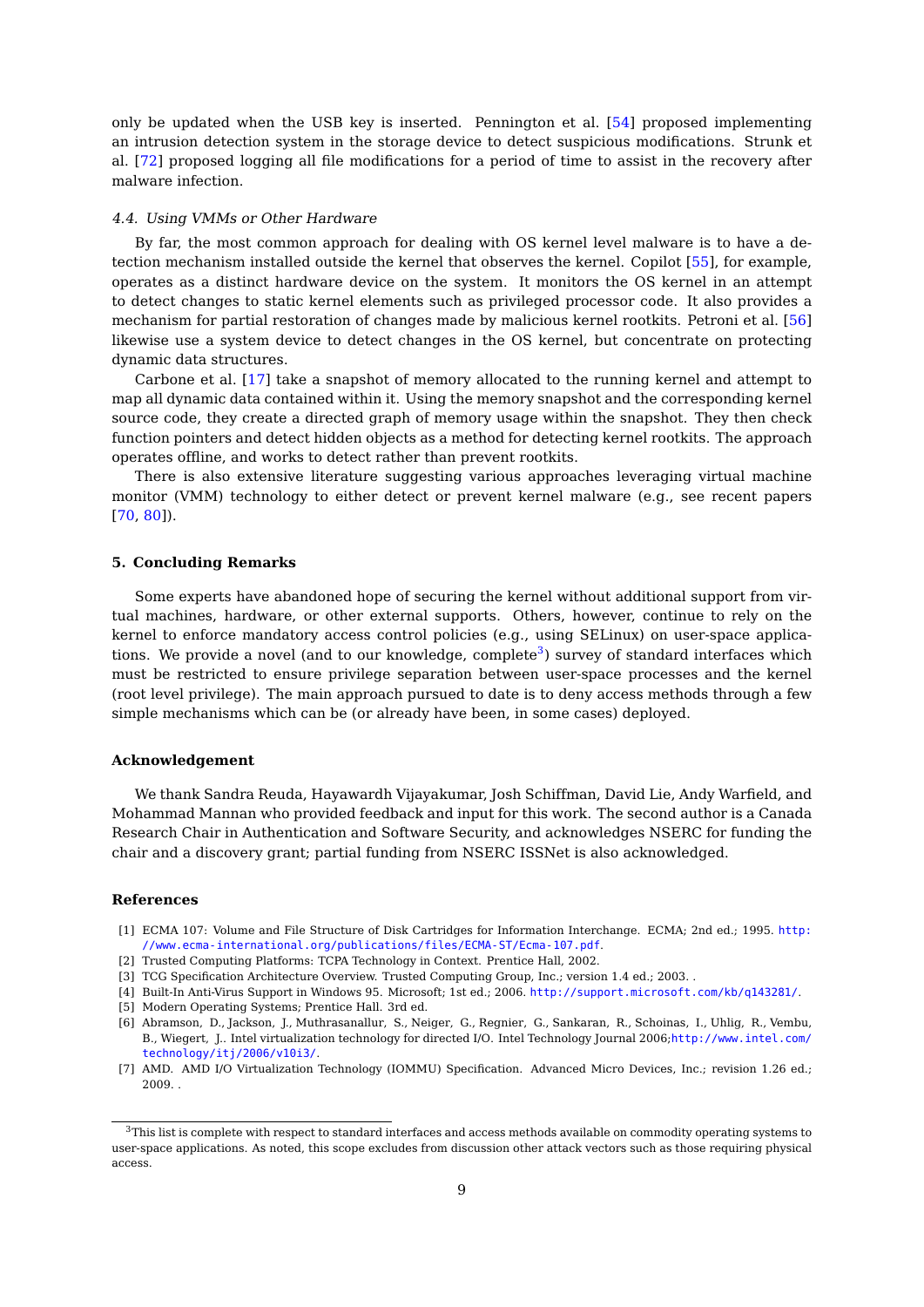- <span id="page-9-0"></span>[8] Anderson, R., Kuhn, M.. Tamper resistance - a cautionary note. In: Proc. 2nd USENIX Workshop on Electronic Commerce. 1996. .
- <span id="page-9-34"></span>[9] Arbaugh, W.A., Farber, D.J., Smith, J.M.. A secure and reliable bootstrap architecture. In: Proc. 18th IEEE Symposium on Security and Privacy. 1997. p. 65–71.
- <span id="page-9-13"></span>[10] Baer, J.L.. Computer Systems Architecture. Computer Science Press, 1980.
- <span id="page-9-5"></span>[11] Baliga, A., Chen, X., Iftode, L.. Paladin: Automated Detection and Containment of Rootkit Attacks. Technical Report DCS-TR-593; Rutgers Univ. Dpt. of Computer Science; 2006.
- <span id="page-9-27"></span>[12] Ball, T.. The concept of dynamic analysis. In: Proc. 7th European Software Engineering Conference. volume 26; 1999. .
- <span id="page-9-36"></span>[13] Bauer, M.. Paranoid penguin: an introduction to Novell AppArmor. In: Linux Journal. Number 148; 2006. p. 13.
- <span id="page-9-7"></span>[14] Boileau, A.. Hit by a bus: Physical access attacks with firewire. Presentation, Ruxconn; 2006.
- <span id="page-9-28"></span>[15] Bush, W.R., Pincus, J.D., Sielaff, D.J.. A static analyzer for finding dynamic programming errors. Software - Practice and Experiance 2000;(30):775–802.
- <span id="page-9-40"></span>[16] Butler, K.R.B., McLaughlin, S., McDaniel, P.D.. Rootkit-resistant disks. In: Proc. 15th ACM Conference on Computer and Communications Security. 2008. p. 403–415.
- <span id="page-9-2"></span>[17] Carbone, M., Cui, W., Lu, L., Lee, W., Peinado, M., Jiang, X.. Mapping kernel objects to enable systemic integrity checking. In: Proc. 16th ACM Conference on Computer and Communications Security. 2009. .
- <span id="page-9-11"></span>[18] Chanet, D., Cabezas, J., Morancho, E., Navarro, N., Bosschere, K.D.. Linux kernel compaction through cold code swapping. In: Transactions on High-Performance Embedded Architectures and Compilers II. 2009. p. 173–200.
- <span id="page-9-37"></span>[19] Cowan, C., Beattie, S., Kroah-Hartman, G., Pu, C., Wagle, P., Gligor, V.. Subdomain: Parsimonious server security. In: Proc. LISA '00: 14th Systems Administration Conference. 2000. p. 341–354.
- <span id="page-9-33"></span>[20] Cowan, C., Wagle, P., Pu, C., Beattie, S., Walpole, J.. Buffer overflows: Attacks and defenses for the vulnerability of the decade. In: DARPA Information Survivability Conference and Expo. 2000. p. 119–129.
- <span id="page-9-12"></span>[21] crazylord, . Playing with Windows /dev/(k)mem. In: Phrack. volume 0x0b (0x3b); 2002. [http://www.phrack.com/](http://www.phrack.com/issues.html?issue=59&id=16) [issues.html?issue=59&id=16](http://www.phrack.com/issues.html?issue=59&id=16).
- <span id="page-9-18"></span>[22] cve-2008-0010. Vulnerability summary for cve-2008-0010 - copy\_from\_user\_mmap\_sem. CVE; 2008. [http://web.nvd.](http://web.nvd.nist.gov/view/vuln/detail?vulnId=CVE-2008-0010) [nist.gov/view/vuln/detail?vulnId=CVE-2008-0010](http://web.nvd.nist.gov/view/vuln/detail?vulnId=CVE-2008-0010).
- <span id="page-9-19"></span>[23] cve-2010-3081. Vulnerability summary for cve-2010-3081 - compact\_alloc\_user\_space. CVE; 2010. [http://web.nvd.](http://web.nvd.nist.gov/view/vuln/detail?vulnId=CVE-2010-3081) [nist.gov/view/vuln/detail?vulnId=CVE-2010-3081](http://web.nvd.nist.gov/view/vuln/detail?vulnId=CVE-2010-3081).
- <span id="page-9-26"></span>[24] Dalton, M., Kannan, H., Kozyrakis, C.. Real-world buffer overflow protection for userspace & kernelspace. In: Proc. 17th USENIX Security Symposium. 2008. p. 395–410.
- <span id="page-9-32"></span>[25] Das, M., Lerner, S., Seigle, M.. ESP: path-sensitive program verification in polynomial time. In: Proc. ACM SIGPLAN 2002 Conference on Programming Language Design and Implementation. 2002. p. 57–68.
- <span id="page-9-4"></span>[26] Dolan-Gavitt, B., Srivastava, A., Traynor, P., Giffin, J.. Robust signatures for kernel data structures. In: Proc. 16th ACM Conference on Computer and Communications Security. 2009. .
- <span id="page-9-6"></span>[27] Dornseif, M.. Owned by an ipod. Presentation, PacSec; 2004.
- <span id="page-9-15"></span>[28] Dornseif, M.. Owned by an iPod. In: PacSec. 2004. .
- <span id="page-9-17"></span>[29] EFI. Unified Extensible Firmware Interface Specification. Unified EFI, Inc.; version 2.3, errata b ed.; 2010. .
- <span id="page-9-31"></span>[30] Evans, D., Larochelle, D.. Improving security using extensible lightweight static analysis. In: IEEE Software. IEEE Computer Society; number 1 in 19; 2002. p. 42–51.
- <span id="page-9-3"></span>[31] Garfinkel, T., Rosenblum, M.. A virtual machine introspection based architecture for intrusion detection. In: Proc. 2003 Network and Distributed Systems Security Symposium. Internet Society; 2003. p. 191–206.
- <span id="page-9-16"></span>[32] Heasman, J.. Implementing and detecting an ACPI BIOS rootkit. In: Proc. Blackhat Federal. 2006. .
- <span id="page-9-14"></span>[33] Heasman, J.. Implementing and detecting a PCI rootkit. In: Proc. Blackhat Federal. 2007. .
- <span id="page-9-10"></span>[34] Henderson, B.. Linux Loadable Kernel Module HowTo; v1.06 ed.; 2005. .
- <span id="page-9-8"></span>[35] Hoglund, G., Butler, J.. Rootkits: Subverting the Windows Kernel. Addison-Wesley, 2005.
- <span id="page-9-30"></span>[36] Huang, A.. Hacking the Xbox. No Starch Press, Inc., 2003.
- <span id="page-9-25"></span>[37] Hund, R., Holz, T., Freiling, F.C.. Return-oriented rootkits: bypassing kernel code integrity protection mechanisms. In: Proc. 18th USENIX Security Symposium. 2009. p. 383–398.
- <span id="page-9-21"></span>[38] Hunt, G., Brubacher, D.. Detours: Binary interception of Win32 functions. In: Proc. 3rd USENIX Windows NT Symposium. 1999. .
- <span id="page-9-39"></span>[39] IEEE. Draft Standard for Information Technology - Portable Operating System Interface (POSIX) Part 1: System Application Program Interface (API). Technical Report IEEE Std 1003.1e; IEEE Computer Society; 1997.
- <span id="page-9-38"></span>[40] Jaeger, T., Sailer, R., Zhang, X.. Analyzing integrity protection in the SELinux example policy. In: Proc. 12th USENIX Security Symposium. 2003. p. 59–74.
- <span id="page-9-35"></span>[41] Kauer, B.. OSLO: Improving the security of trusted computing. In: Proc. 16th USENIX Security Symposium. 2007. p. 229–237.
- <span id="page-9-23"></span>[42] keylogger. How to: Building your own kernel space keylogger. Web Page; 2010. [http://www.gadgetweb.de/](http://www.gadgetweb.de/programming/39-how-to-building-your-own-kernel-space-keylogger.html) [programming/39-how-to-building-your-own-kernel-space-keylogger.html](http://www.gadgetweb.de/programming/39-how-to-building-your-own-kernel-space-keylogger.html).
- <span id="page-9-24"></span>[43] Kil, C., Jun, J., Bookholt, C., Xu, J.. Address space layout permutation. In: Proc. 22nd Applied Computer Security Applications Conference. 2006. p. 339–348.
- <span id="page-9-22"></span>[44] King, S., Chen, P., Wang, Y.M., Verbowski, C., Wang, H., Lorch, J.. Subvirt: Implementing malware with virtual machines. In: Proc. 2006 IEEE Symposium on Security and Privacy. 2006. p. 314–327.
- <span id="page-9-20"></span>[45] Kong, J.. Designing BSD Rootkits: An Introduction to Kernel Hacking. No Starch Press, 2007.
- <span id="page-9-29"></span>[46] Kroah-Hartman, G.. Signed kernel modules. Linux Journal 2004;117:48–53.
- <span id="page-9-1"></span>[47] Kruegel, C., Robertson, W., Vigna, G.. Detecting kernel-level rootkits through binary analysis. In: Proc. 20th Annual Computer Security Applications Conference (ACSAC'04). IEEE Computer Society; 2004. p. 91–100.
- <span id="page-9-9"></span>[48] Love, R.. Linux Kernel Development. 2nd ed. Novell Press, 2005.